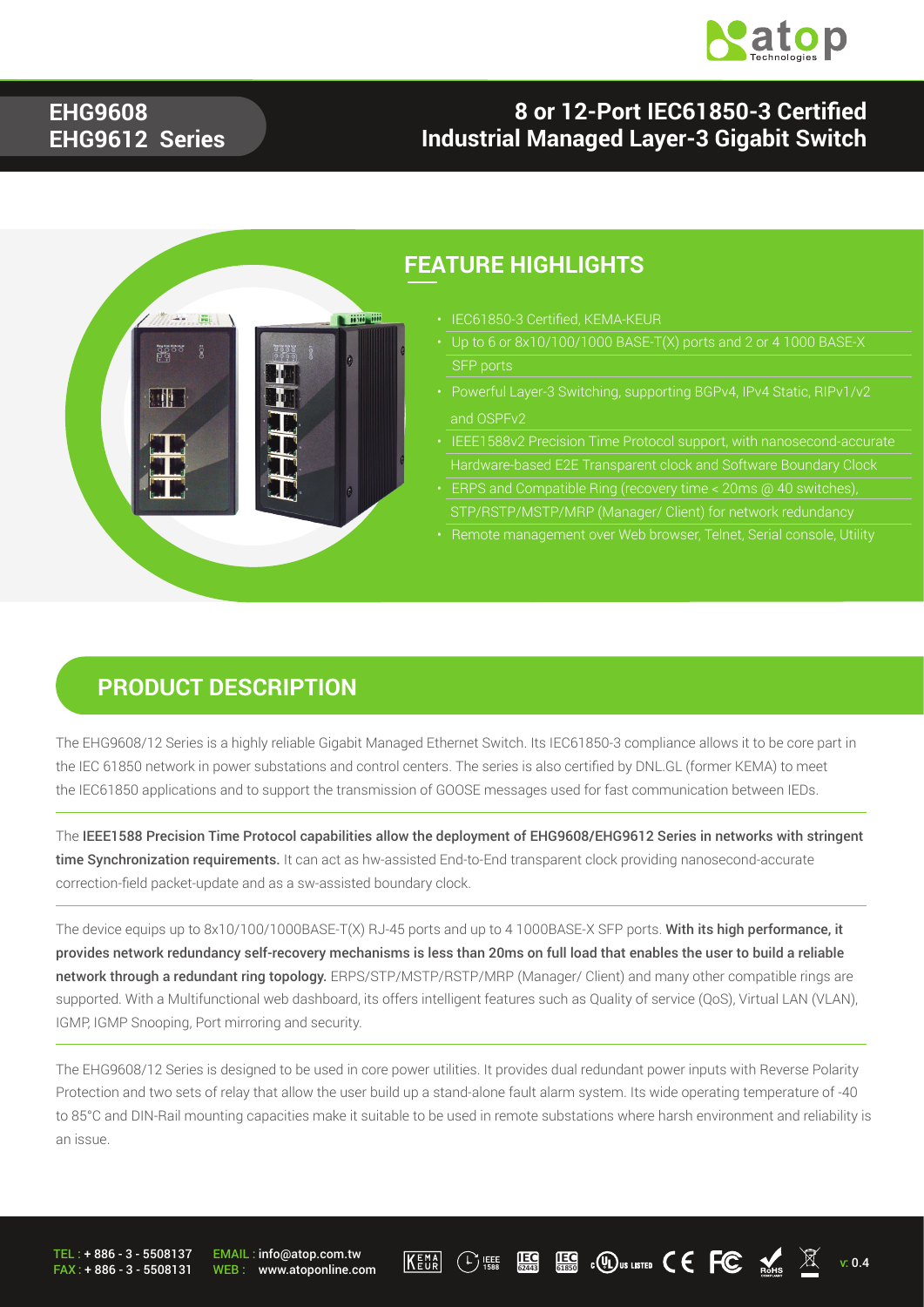

## **APPLICATION**



EHG9508/12 is a product that specially fits with power station and substation application.

This product usually plays an important role at the bay level. With full gigabit ports, EHG9608/12 can help to transmit a bunch of data from process level to upper level. EHG9508/12 also supports IEEE 1588v2 HW-assisted End-to-End Transparent clock to deliver the precise time in power station or substation.

TEL : + 886 - 3 - 5508137 FAX : + 886 - 3 - 5508131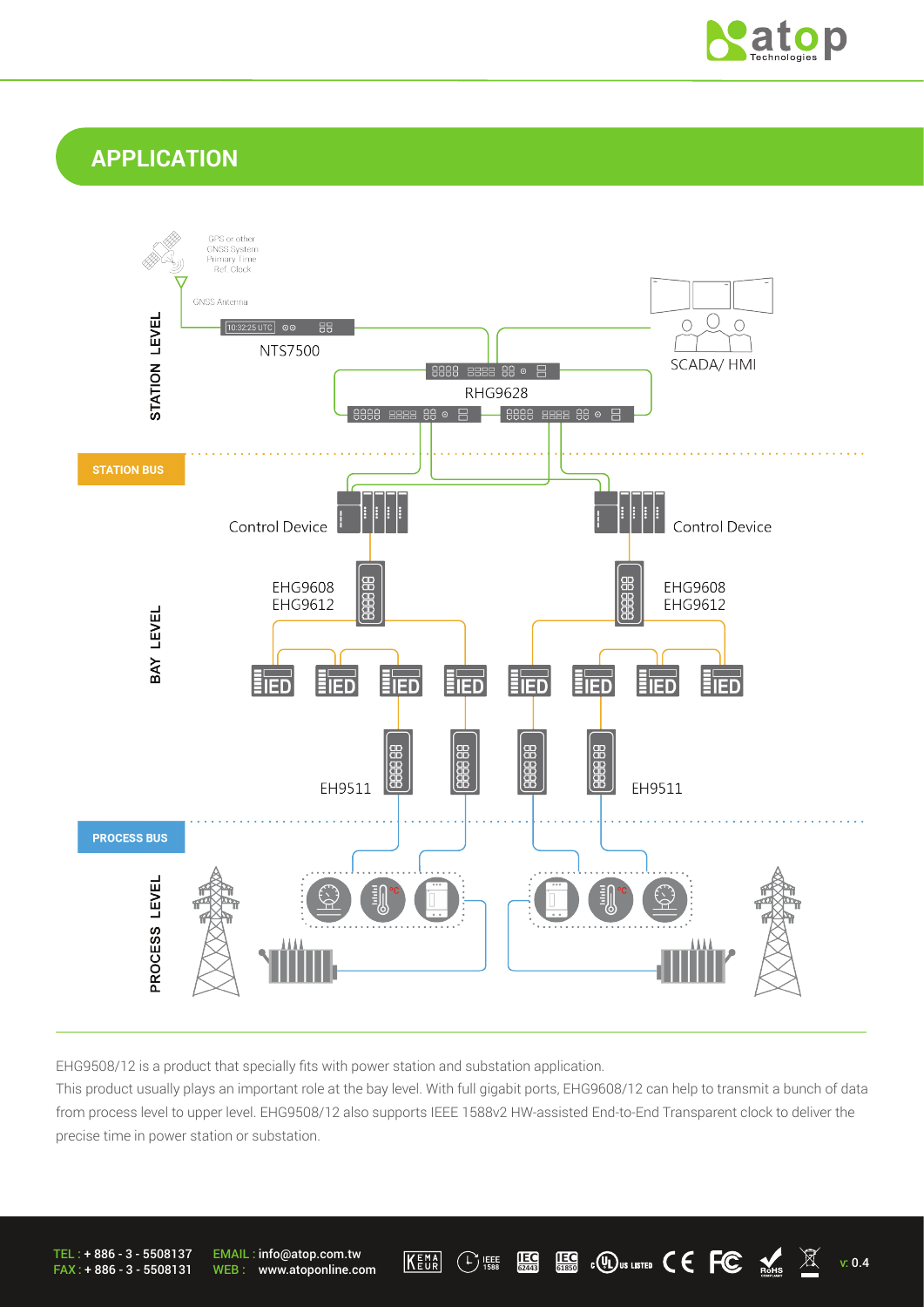

# **DIMENSIONS & LAYOUT**



TEL : + 886 - 3 - 5508137 FAX : + 886 - 3 - 5508131

EMAIL : info@atop.com.tw WEB : www.atoponline.com

**INTO@atop.com.tw**<br>www.atoponline.com KEUR CFISE ES CODUS USTED C FIGURE MANUS V: 0.4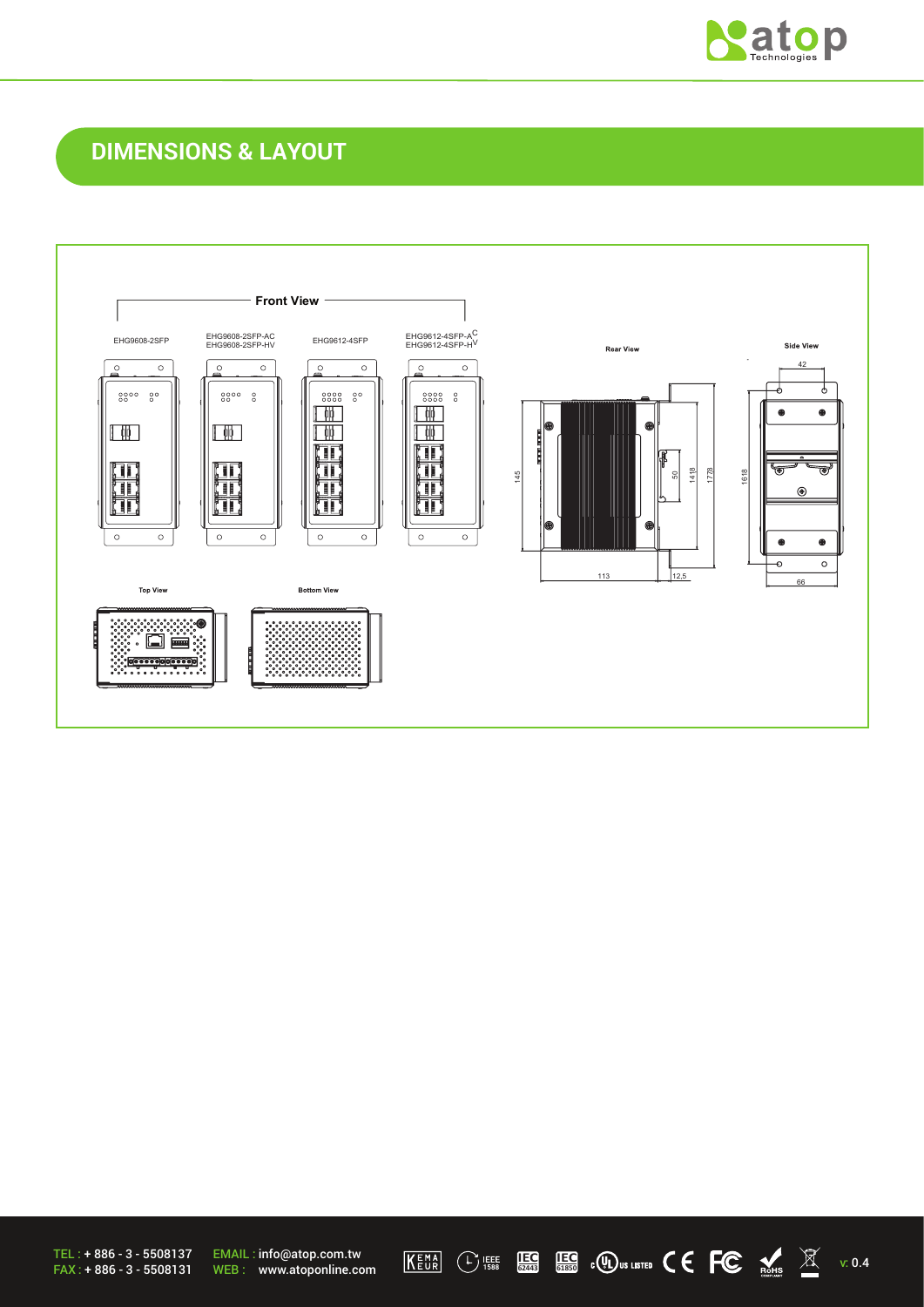

### **SPECIFICATIONS**

| <b>Technical Specifications</b>                                                                                                                                                                          |                                                                                                                                                                                                                                                                                                                                                                                                                                                                                                                                                                                                                                                    |  |  |  |
|----------------------------------------------------------------------------------------------------------------------------------------------------------------------------------------------------------|----------------------------------------------------------------------------------------------------------------------------------------------------------------------------------------------------------------------------------------------------------------------------------------------------------------------------------------------------------------------------------------------------------------------------------------------------------------------------------------------------------------------------------------------------------------------------------------------------------------------------------------------------|--|--|--|
| Model Name                                                                                                                                                                                               | EHG9608<br>EHG9612                                                                                                                                                                                                                                                                                                                                                                                                                                                                                                                                                                                                                                 |  |  |  |
| <b>Switch Properties</b>                                                                                                                                                                                 |                                                                                                                                                                                                                                                                                                                                                                                                                                                                                                                                                                                                                                                    |  |  |  |
| <b>Priority Queues</b><br><b>VLAN Table</b><br>MAC-Based VLAN<br>VLAN ID Range<br>Trunk Group<br><b>Static IGMP Groups</b><br>Dynamic IGMP Groups<br>MAC Table Size<br>Packet Buffer Size<br>Jumbo Frame | 8<br>4096<br>512<br>VID 1 to 4094<br>$\overline{4}$<br>128<br>256<br><b>16K</b><br>1.5 MB<br>9216 Byte                                                                                                                                                                                                                                                                                                                                                                                                                                                                                                                                             |  |  |  |
| <b>Ethernet</b>                                                                                                                                                                                          |                                                                                                                                                                                                                                                                                                                                                                                                                                                                                                                                                                                                                                                    |  |  |  |
| Standards                                                                                                                                                                                                | IEEE 802.3 for 10BASE-T<br>IEEE 802.3u for 100BASE-T(X)<br>IEEE 802.3ab for 1000BASE-T<br>IEEE 802.3z for 1000BASE-X<br>IEEE 802.3x for Flow Control/ Back pressure control<br>IEEE 802.1d-2004 for Spanning Tree Protocol<br>IEEE 802.1w for Rapid Spanning Tree Protocol<br>IEEE 802.1s for Multiple Spanning Tree Protocol<br>IEEE 802.1q for VLAN Tagging<br>IEEE 802.1p for Class of Service<br>IEEE 8021x for Authentication                                                                                                                                                                                                                 |  |  |  |
| Protocols                                                                                                                                                                                                | IPv4, IPv6, IGMPv1/v2/v3, IGMP Snooping, GARP, GMRP, GVRP, SNMPv1/v2c/<br>v3, SNMP Inform, ICMP, Telnet, SSH, DHCP Server/Relay/Client, DHCP Option<br>66/67/82, BootP, RARP, TFTP, NTP Server/Client, SNTP, SMTP, SMTP (Gmail),<br>RMON, HTTP, HTTPS, Syslog, MRP (Manager/ Client), LLDP, IEEE 1588 PTP<br>V1/V2, IEEE 1588 Hardware-Assisted End-to-End Transparent Clock and Soft-<br>ware-assisted Boundary Clock, 802.1x, EAP, RADIUS, TACACS+, Mirror port,<br>QoS, ACL, Serial Console, U-Ring, STP, RSTP, MSTP, Redundancy Compatible<br>Ring, DHCP Snooping, ARP Spoof Prevention, Dynamic ARP Inspection, MLD,<br>UDLD, IP Source Guard |  |  |  |
| Layer-3 Protocols                                                                                                                                                                                        | Routing: IPv4 Unicast static routing, RIP v1/v2, OSPFv2,<br>Multicast: IGMPv1/v2/v3, DVMRP, PIM-DM, PIM-SM, PIM-SSM<br>Routing Redundancy: VRRP (Virtual Router Redundancy Protocol)                                                                                                                                                                                                                                                                                                                                                                                                                                                               |  |  |  |
| <b>Automation Profiles</b>                                                                                                                                                                               | Modbus/TCP status registers                                                                                                                                                                                                                                                                                                                                                                                                                                                                                                                                                                                                                        |  |  |  |
| <b>SNMP MIB</b>                                                                                                                                                                                          | MIB II, IF-MIB, SNMPv2 MIB, BRIDGE-MIB, RMON MIB Group 1,2,3,9, RFC<br>RFC 1157, RFC 1213, RFC 1215, RFC 1493, RFC 1643, RFC 1757, RFC 2011,<br>RFC 2012, RFC 2013, RFC 2233, RFC 2571, RFC 2742, RFC 2819, RFC 2863,<br>RFC 3411, RFC 3412, RFC 3413, RFC 3414, RFC 3415                                                                                                                                                                                                                                                                                                                                                                          |  |  |  |

TEL : + 886 - 3 - 5508137 FAX : + 886 - 3 - 5508131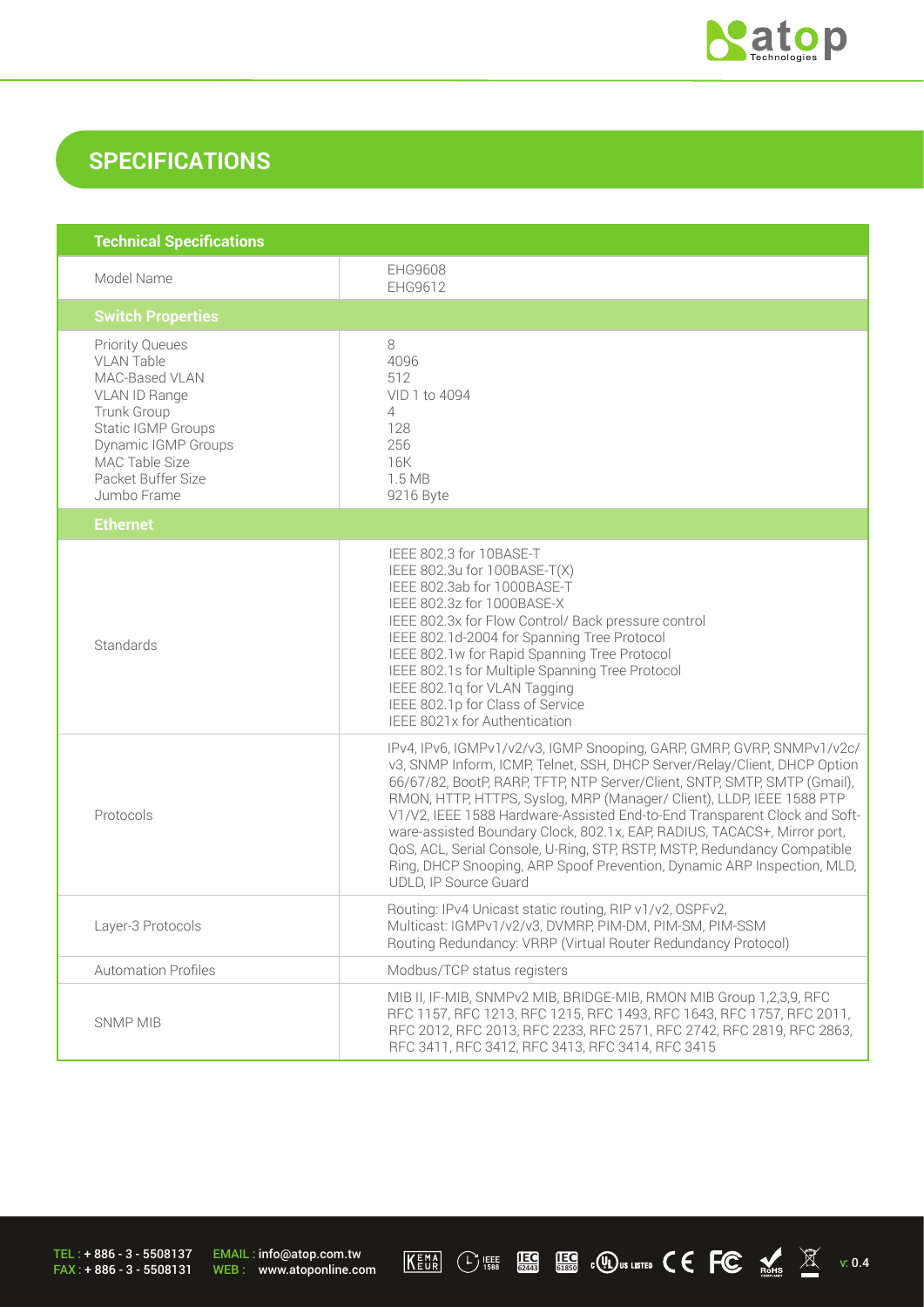

| <b>Power</b>                                                                                                                        |                                                                                                                                                                                                                                                                                                       |
|-------------------------------------------------------------------------------------------------------------------------------------|-------------------------------------------------------------------------------------------------------------------------------------------------------------------------------------------------------------------------------------------------------------------------------------------------------|
| Input Voltage                                                                                                                       | 24-57 VDC<br>100~240 VAC for AC series<br>110~370 VDC for HV Series                                                                                                                                                                                                                                   |
| Input Current (System)                                                                                                              | 0.63A @ 24 VDC<br>0.16A @ 100 VAC for AC series<br>0.12A @ 110 VDC for HV series                                                                                                                                                                                                                      |
| Connector                                                                                                                           | 5-Pin 5.08mm Lockable Terminal Block                                                                                                                                                                                                                                                                  |
| <b>Reverse Polarity Protection</b>                                                                                                  | Yes                                                                                                                                                                                                                                                                                                   |
| <b>Interfaces</b>                                                                                                                   |                                                                                                                                                                                                                                                                                                       |
| RJ45 Ports<br><b>Fiber Optics Ports</b><br><b>LED</b> Indicators<br>Console<br>Relay Output<br><b>DIP Switches</b><br><b>Button</b> | Up to 8x10/100/1000BASE-T(X) auto negotiation speed<br>Up to 4 1000BASE-X SFP slot<br>PWR1, PWR2, Alarm, Run, Ring, Ring Master, RJ-45 Link/Speed, SFP Link,<br>RS232 (RJ45 connector)<br>2 relay outputs with current carrying capacity of 1A @ 24 VDC<br><b>Ring Control</b><br><b>Reset Button</b> |
| <b>Physical Characteristics</b>                                                                                                     |                                                                                                                                                                                                                                                                                                       |
| Housing<br>Dimension ( $W \times H \times D$ )<br>Weight<br>Installation                                                            | IP30 SPCC, Black housing<br>77 x 145 x 113 mm<br>1,000g (AC/HV versions) / 1,200g (other)<br>DIN-Rail, Wall mount (optional kit)                                                                                                                                                                      |
| <b>Environmental Limits</b>                                                                                                         |                                                                                                                                                                                                                                                                                                       |
| <b>Operating Temperature</b><br>Storage Temperature<br>Ambient Relative Humidity                                                    | $-40^{\circ}$ C $\sim$ 85°C (-40°F $\sim$ 185°F)<br>$-40^{\circ}$ C $\sim$ 85°C (-40°F $\sim$ 185°F)<br>5%~95% RH, 55°C (Non-condensing)                                                                                                                                                              |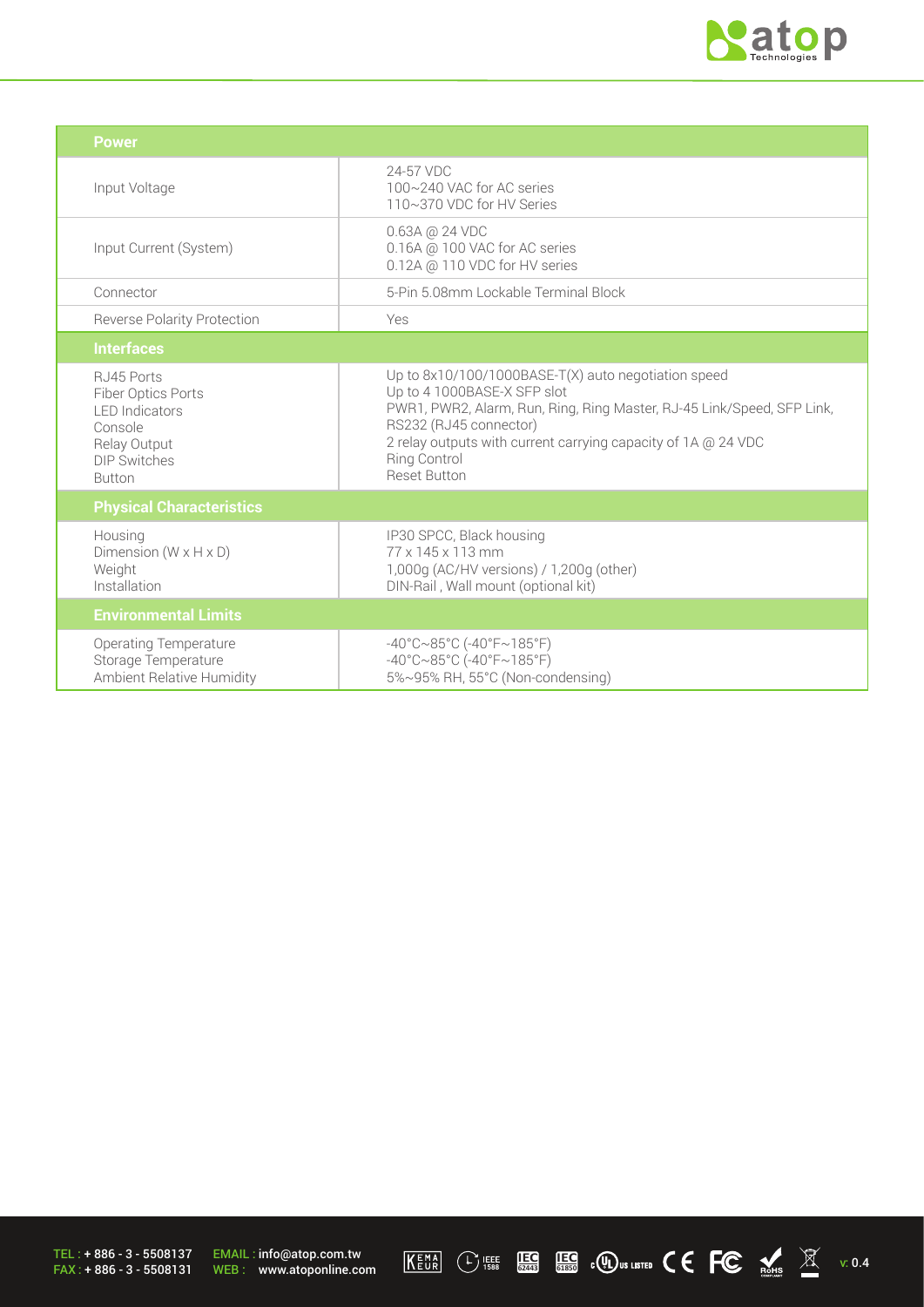

## **REGULATORY APPROVALS**

| <b>Regulatory Approvals</b> |                                                                                                                |                                                                                               |                                                                                                                          |                                                              |
|-----------------------------|----------------------------------------------------------------------------------------------------------------|-----------------------------------------------------------------------------------------------|--------------------------------------------------------------------------------------------------------------------------|--------------------------------------------------------------|
| Safety                      | UL/CUL/IEC(CB) 61010-2-201, KEMA-KEUR                                                                          |                                                                                               |                                                                                                                          |                                                              |
| Industry Specific           | IEC61850-3 (Including 6.10.3 Seismic test), IEEE 1613                                                          |                                                                                               |                                                                                                                          |                                                              |
| <b>EMC</b>                  | FCC Part 15, Subpart B, Class A<br>EN 55032, EN 55024, EN 61000-3-2, EN 61000-3-3, EN 61000-6-2, EN 61000-6-4, |                                                                                               |                                                                                                                          |                                                              |
| <b>Test</b>                 |                                                                                                                | Item                                                                                          | <b>Value</b>                                                                                                             | <b>Level</b>                                                 |
| IEC 61000-4-2               | <b>ESD</b>                                                                                                     | Contact Discharge<br>Air Discharge                                                            | ±8KV<br>$±15$ KV                                                                                                         | 4<br>$\overline{4}$                                          |
| IEC 61000-4-3               | <b>RS</b>                                                                                                      | 80-1000MHz<br>1.0-3.0GHz                                                                      | 10(V/m)<br>80% AM                                                                                                        | 3<br>3                                                       |
| IEC 61000-4-4               | <b>EFT</b>                                                                                                     | <b>AC Power Port</b><br>DC Power Port<br>Signal Port                                          | ±4.0kV @2.5kHz<br>±4.0kV @2.5kHz<br>±2.0kV @5.0kHz                                                                       | $\overline{4}$<br>$\overline{4}$<br>$\overline{\mathcal{L}}$ |
| IEC 61000-4-5               | Surge                                                                                                          | <b>AC Power Port</b><br><b>AC Power Port</b><br>DC Power Port<br>DC Power Port<br>Signal Port | Line-to Line ±2.0kV<br>Line-to Earth ±4.0kV<br>Line-to Line $\pm 1.0$ kV<br>Line-to Earth ±2.0kV<br>Line-to Earth ±4.0kV | $\overline{4}$<br>$\overline{4}$<br>3<br>3<br>$\overline{4}$ |
| IEC 61000-4-6               | CS                                                                                                             | <b>AC Power Port</b><br>DC Power Port<br>Signal Port                                          | 10V, 150kHz~80MHz, 80% AM<br>10V, 150kHz~80MHz, 80% AM<br>10V, 150kHz~80MHz, 80% AM                                      | 3<br>3<br>3                                                  |
| IEC 61000-4-8               | PFMF                                                                                                           | Enclosure                                                                                     | 100A/m continuous,<br>1000A/m for 3S                                                                                     | 5<br>5                                                       |
| IEC 61000-4-10              | Damped Oscillato-<br>ry Magnetic Field                                                                         | Enclosure                                                                                     | 100A/m, 100KHz, 1MHz                                                                                                     | 5                                                            |
| IEC 61000-4-11              | <b>DIP</b>                                                                                                     | <b>AC Power Port</b>                                                                          | Drop 70% 3 times/S (1 Period)<br>Drop 40% 3 times/1mS (50 Period)<br>Drop 100% 3 times/50mS (5&50<br>Period)             | N/A                                                          |
| Shock<br>Drop<br>Vibration  | MIL-STD-810G Method 516.5<br>MIL-STD-810F Method 516.5<br>MIL-STD-810F Method 514.5 C-1 & C-2                  |                                                                                               |                                                                                                                          |                                                              |
| RoHS <sub>II</sub>          |                                                                                                                | Yes                                                                                           |                                                                                                                          |                                                              |
| <b>MTBF</b>                 | 20 Years                                                                                                       |                                                                                               |                                                                                                                          |                                                              |
| Warranty                    | 5 Years                                                                                                        |                                                                                               |                                                                                                                          |                                                              |

Notes: All series is UL61010-2-201 certified, except \*HV series

TEL : + 886 - 3 - 5508137 FAX : + 886 - 3 - 5508131